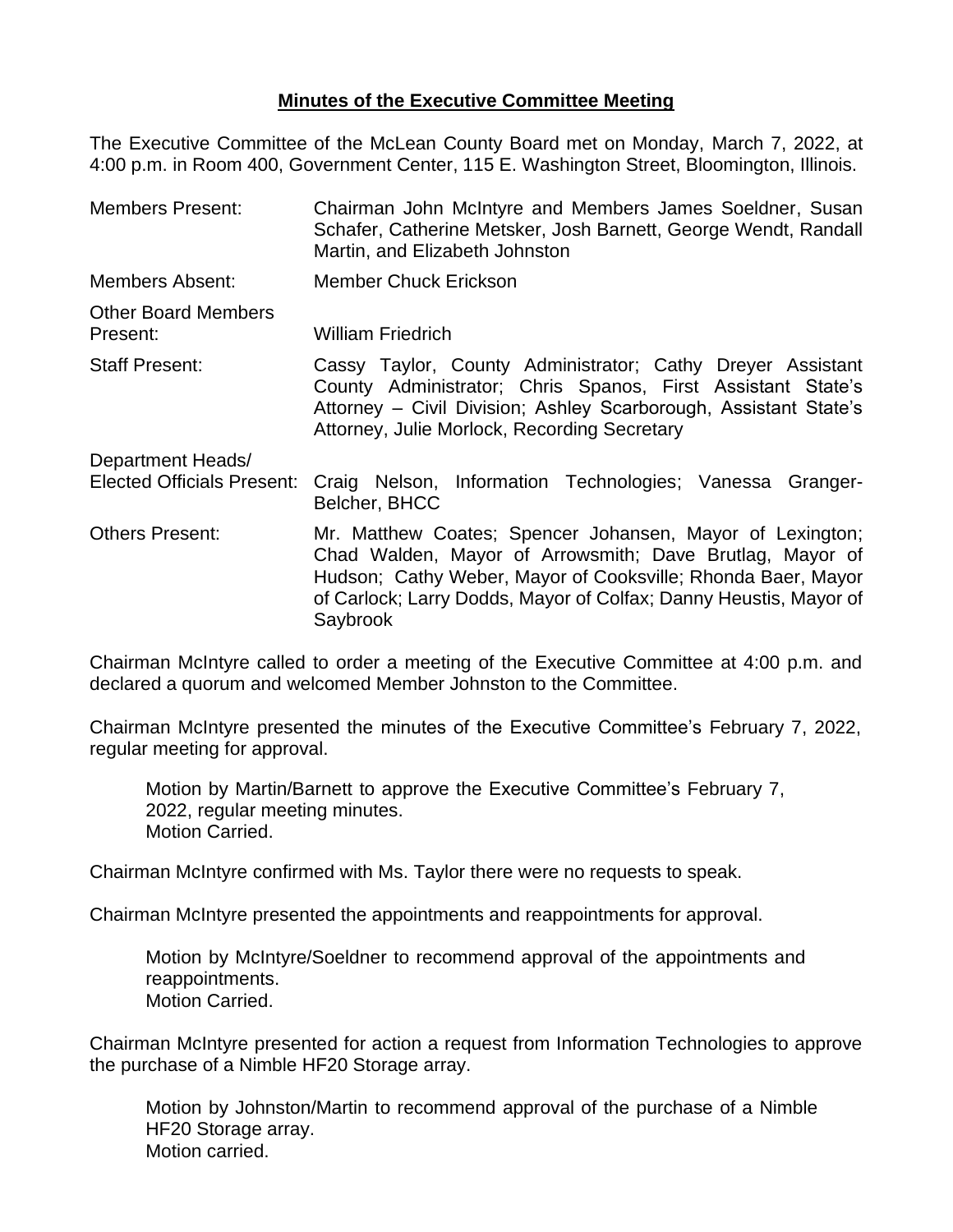Chairman McIntyre indicated the BHCC and Information Technologies reports were in the packet and asked if there were any questions; hearing none, he moved to the next item on the agenda.

Chairman McIntyre indicated there had been one applicant for the open position in District #4. He noted the applicant would be invited to provide information about himself and then the Committee would be allowed to ask questions.

Mr. McIntyre welcomed Mr. Matthew Coates to the meeting. Mr. Coates provided personal and educational history to the Committee. He also discussed his service to the community and wanting to be on the Board to serve and assist the community. Mr. McIntyre asked Mr. Coates if he currently worked for District 87. Mr. Coates confirmed he is the Communication Director at District 87. Chairman McIntyre asked if there were any other questions; hearing none, he thanked him and told him they would be in touch.

Ms. Catherine Metsker, Chairman of the Finance Committee presented for action a request to approve an Ordinance of the McLean County Board Amending the 2021 Combined Annual Budget and Appropriation Ordinance.

Motion by Metsker/Schafer to recommend approval of an Ordinance of the McLean County Board Amending the 2021 Combined Annual Budget and Appropriation Ordinance. Motion Carried.

Ms. Metsker presented for action a request to approve an Ordinance of the McLean County Board Amending the 2022 Combined Annual Budget and Appropriation Ordinance.

Motion by Metsker/Martin to recommend approval of an Ordinance of the McLean County Board Amending the 2022 Combined Annual Budget and Appropriation Ordinance. Motion Carried.

Ms. Metsker presented for action a request to approve an Emergency Appropriation Ordinance Amending the McLean County Fiscal Year 2021 Combined Annual Appropriation and Budget Ordinance for the Treasurer and County Clerk Departments.

Motion by Metsker/Barnett to recommend approval of an Emergency Appropriation Ordinance Amending the McLean County Fiscal Year 2021 Combined Annual Appropriation and Budget Ordinance for the Treasurer and County Clerk Departments. Motion Carried.

Ms. Metsker indicated they had no further items for action today. Chairman McIntyre asked if there were any comments or questions; hearing none, he thanked her.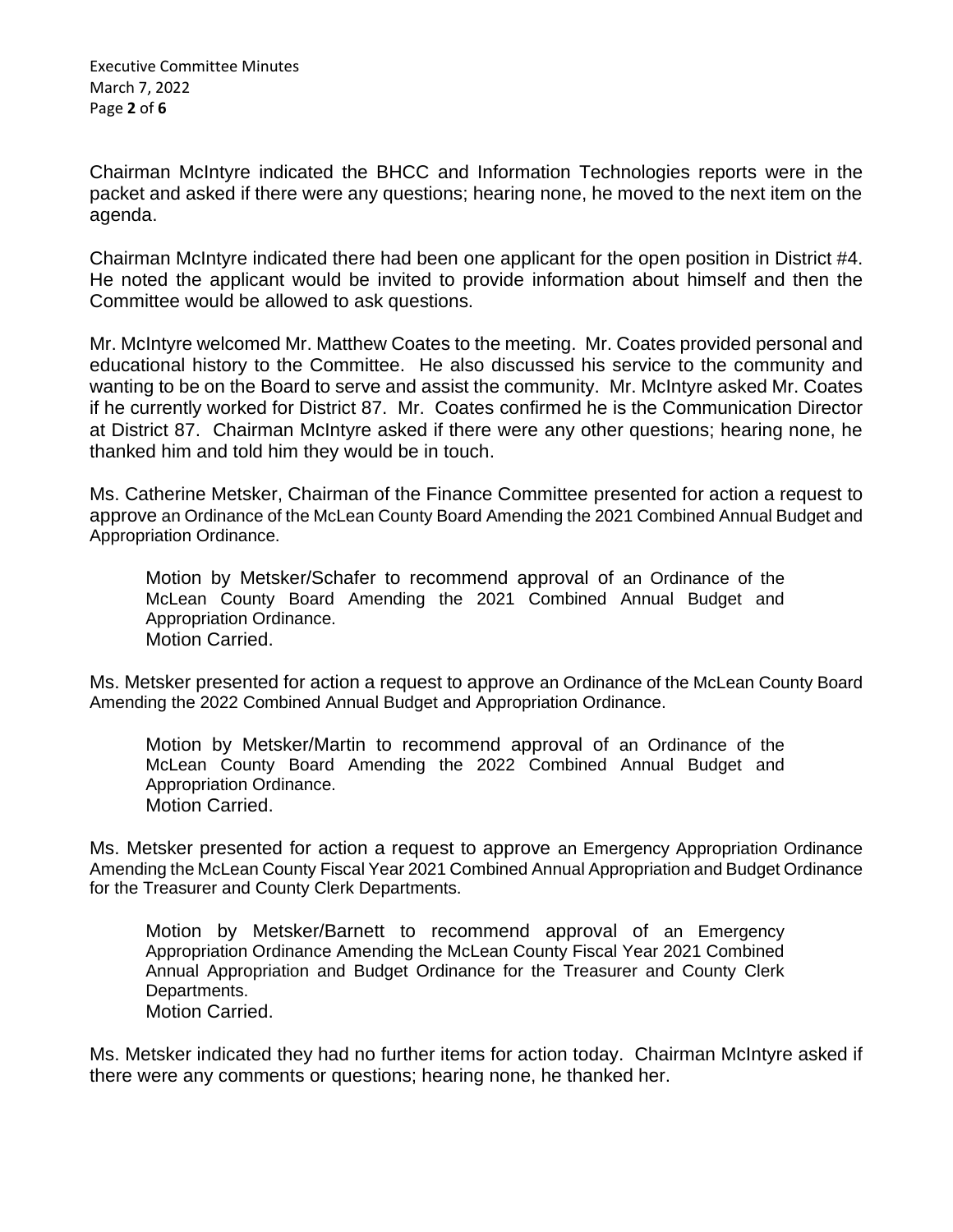Executive Committee Minutes March 7, 2022 Page **3** of **6**

Ms. Susan Schafer, Chairman of the Health Committee presented for action a request to approve an Ordinance of the McLean County Board Amending the 2022 Combined Appropriation and Budget Ordinance for Fund 0107.

Motion by Schafer/Metsker to recommend approval of an Ordinance of the McLean County Board Amending the 2022 Combined Appropriation and Budget Ordinance for Fund 0107. Motion Carried.

Ms. Susan Schafer, Chairman of the Health Committee presented for action a request to approve an Emergency Appropriation Ordinance Amending the McLean County Fiscal Year 2021 Combined Annual Appropriation and Budget Ordinance for Fund 0110 and an Emergency Appropriation Ordinance Amending the McLean County Fiscal Year 2021 Combined Annual Appropriation and Budget Ordinance for Fund 107.

Motion by Schafer/Martin to recommend approval of an Emergency Appropriation Ordinance Amending the McLean County Fiscal Year 2021 Combined Annual Appropriation and Budget Ordinance for Fund 0110 and an Emergency Appropriation Ordinance Amending the McLean County Fiscal Year 2021 Combined Annual Appropriation and Budget Ordinance for Fund 107.

Motion Carried.

Ms. Schafer indicated they had no further items for the Committee today but would have items for the Board. Chairman McIntyre asked if there were any questions; hearing none, he thanked her.

Mr. George Wendt, Vice Chairman of the Justice Committee presented for action a request to approve an Emergency Appropriation Ordinance Amending the McLean County Fiscal Year 2021 Combined Annual Appropriation and Budget Ordinance for the Sheriff Department.

Motion by Wendt/Schafer to recommend approval of an Emergency Appropriation Ordinance Amending the McLean County Fiscal Year 2021 Combined Annual Appropriation and Budget Ordinance for the Sheriff Department. Motion Carried.

Mr. Wendt indicated the Justice Committee had no further items for the Committee today. Chairman McIntyre asked if there were any questions; hearing none, he thanked him.

Mr. Josh Barnett, Chairman of the Property Committee indicated he had no action items for the Committee today but would have items for the Board. Chairman McIntyre asked if there were any questions; hearing none, he thanked him.

Mr. Jim Soeldner Chairman of the Land Use and Transportation Committee presented for action a request to approve an Illinois Department of Transportation (IDOT) FY 2023 Section 5311 Formula Application for Rural Areas Operating Assistance and an IDOT FY 2023 Downstate Operating Assistance Program (DOAP) Application for Rural Areas.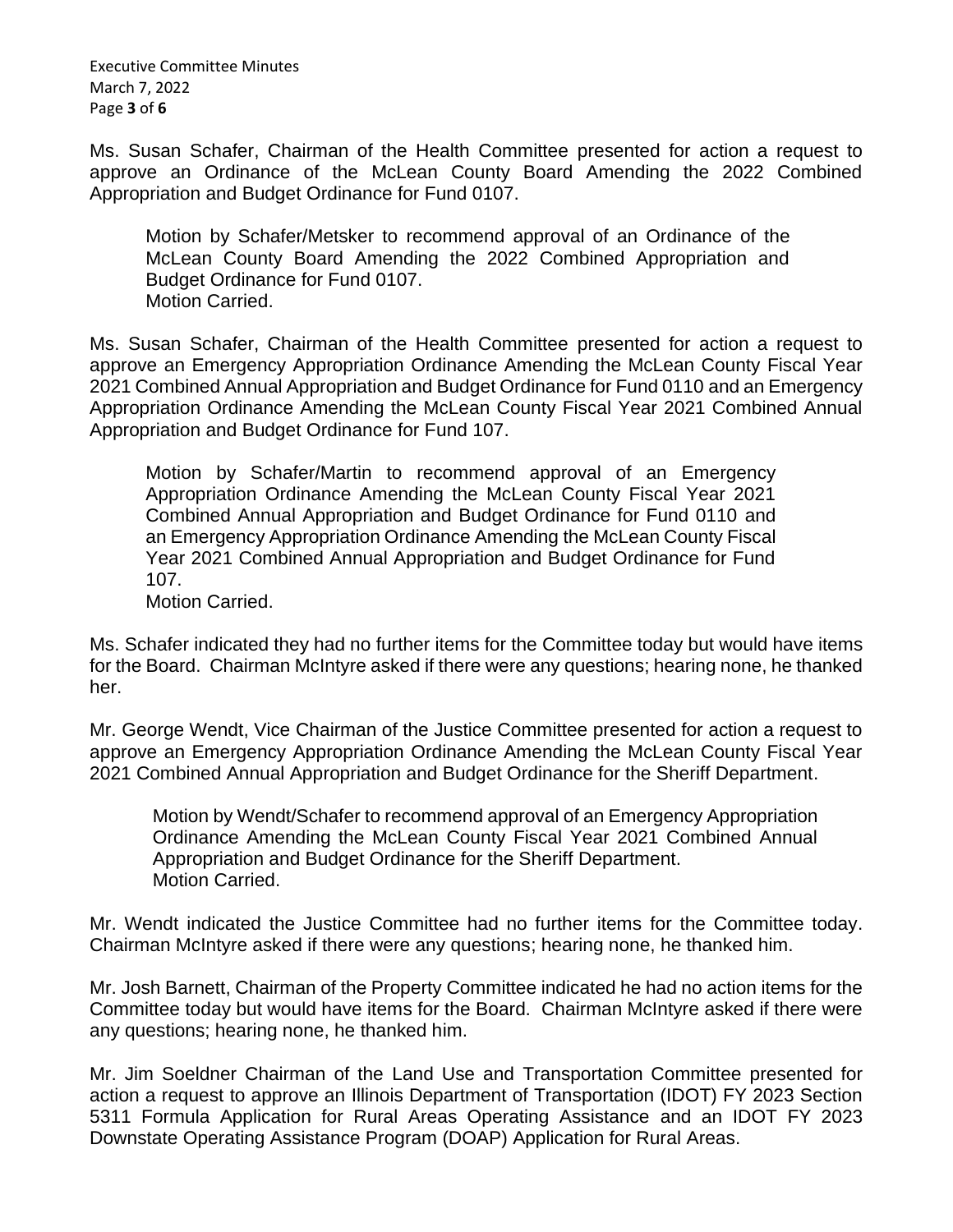Motion by Soeldner/Johnston to recommend approval of Illinois Department of Transportation (IDOT) FY 2023 Section 5311 Formula Application for Rural Areas Operating Assistance and an IDOT FY 2023 Downstate Operating Assistance Program (DOAP) Application for Rural Areas Motion Carried.

Mr. Jim Soeldner Chairman of the Land Use and Transportation Committee presented for action a request to approve a Purchase of Service Agreement between McLean County and SHOW BUS for Rural Public Transportation in FY 2023.

Motion by Soeldner/Johnston to recommend approval of a Purchase of Service Agreement between McLean County and SHOW BUS for Rural Public Transportation in FY 2023. Motion Carried.

Mr. Jim Soeldner Chairman of the Land Use and Transportation Committee presented for action a request to approve a revised Vehicle Lease Agreement between McLean County and SHOW BUS.

Motion by Soeldner/Metsker to recommend approval of a revised Vehicle Lease Agreement between McLean County and SHOW BUS Motion Carried.

Mr. Soeldner indicated he had no additional items for action for the Committee but would have items for the Board. Chairman McIntyre asked if there were any questions; hearing none, he thanked him.

Ms. Cassy Taylor, County Administrator presented for action a request to approve a Resolution of the Mclean County Board continuing the Declaration of a Disaster (COVID). Mr. Wendt asked why they still needed this document. Mr. McIntyre indicated this was for reimbursement through FEMA and IEMA. Mr. Wendt asked if this had to be in place to get reimbursement. Ms. Taylor confirmed that to get the reimbursement the County needed to have this in place. Mr. Wendt asked if she knew how long this would be in place. Ms. Taylor indicated she did not.

Motion by Barnett/Johnston to recommend approval of a Resolution of the Mclean County Board continuing the Declaration of a Disaster (COVID). Motion Carried.

Ms. Taylor presented for action a request to approve An Emergency Appropriation Ordinance Amending the McLean County Fiscal Year 2021 Combined Annual Appropriation and Budget Ordinance. Ms. Taylor noted this was clean up.

Motion by Metsker/Johnston to recommend approval of an Emergency Appropriation Ordinance Amending the McLean County Fiscal Year 2021 Combined Annual Appropriation and Budget Ordinance. Motion Carried.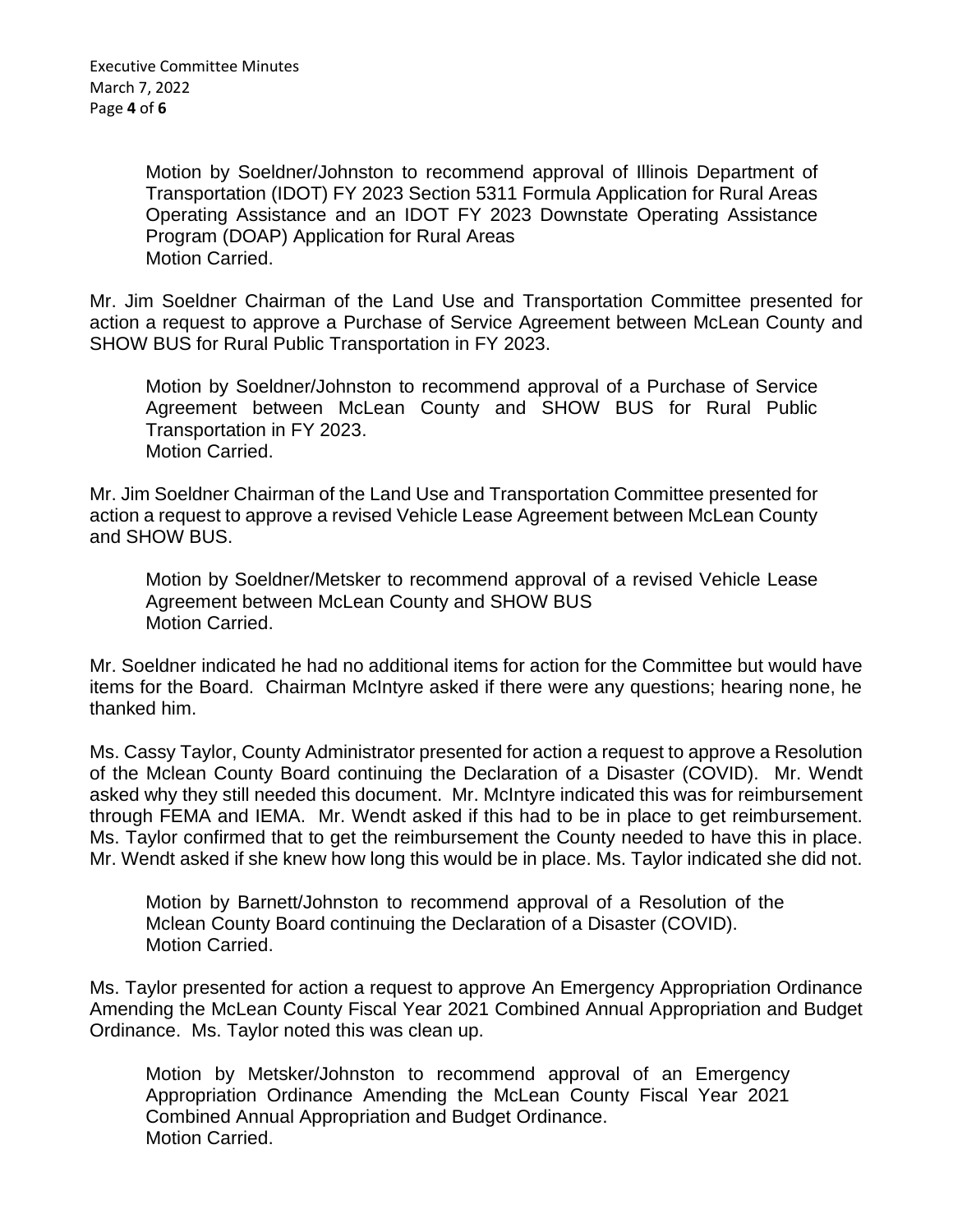Ms. Taylor provide for action a request to approve an Emergency Appropriation Ordinance Amending the McLean County Fiscal Year 2022 Combined Annual Appropriation and Budget Ordinance. She indicated this was a request from several Mayors through the Mayor's association to address water and sewer issues in rural communities. Ms. Taylor noted a couple more requests had been received after the initial request. She noted that they were requesting up to \$5,000,000. Ms. Johnston indicated she was glad to see this come forward and hoped that this would help mitigate flooding and water issues.

Ms. Metsker asked if each mayor could come forward to give a short presentation on their projects. Mr. Spencer Johansen, Mayor of Lexington came forward with his proposal and talked about how this proposal came together. Chad Walden went over water town projected for Arrowsmith. Ms. Johnston asked how long this would extend the life of the water tower. He noted engineer indicated it would extend it a minimum of 50 years but with maintenance it could be 75 or more years. Dave Brutlag went over water tower project for the Hudson. Kathy Weber Cooksville went over request to replace broken tile that runs along route 165. She noted the mayor's association has been a great asset to the County and rural towns. She stated rural towns have made equipment purchases for projects and they are working on intergovernmental agreements to share those resources. Rhonda Baer of Carlock went over water issues including wells, water treatment and tower and projects they had completed as well as those in process and those they hoped funding would help with. Larry Dodds Mayor of Colfax went over flooding issues, water tower and other projects that funding could be utilized for. Danny Heustis went over need for a new water tower and efforts to date and cost to replace the water tower in Saybrook.

Mr. Soeldner noted that villages and towns have unfunded mandates as well as the County that make it hard for them to do the repair and maintenance projects. Mr. Wendt asked if this money would be from the federal funding the County received. Mr. McIntyre confirmed. Ms. Metsker noted that Cropsey has severe flooding as well but did not submit a proposal.. Mr. McIntyre indicated they were trying to accommodate requests that had been received. Ms. Taylor noted administration was putting forth a request to approve \$5,000,000 that would cover requests received to date and still leave some funding.

Motion by Barnett/Martin to recommend approval of an Emergency Appropriation Ordinance Amending the McLean County Fiscal Year 2022 Combined Annual Appropriation and Budget Ordinance Motion Carried.

Other Business – Mr. McIntyre indicated he went to the One Voice trip in Washington DC and went over projects discussed during the trip including road extension, Heartland project to add more robotics and Water reclamation project. Ms. Taylor noted that Tim Irvin, the new Director at BNWRD stated he wanted to work with other communities. Mr. Soeldner asked for an update on CDAP funding. Ms. Taylor noted that EDC would be coming to present update to finance committee next month.